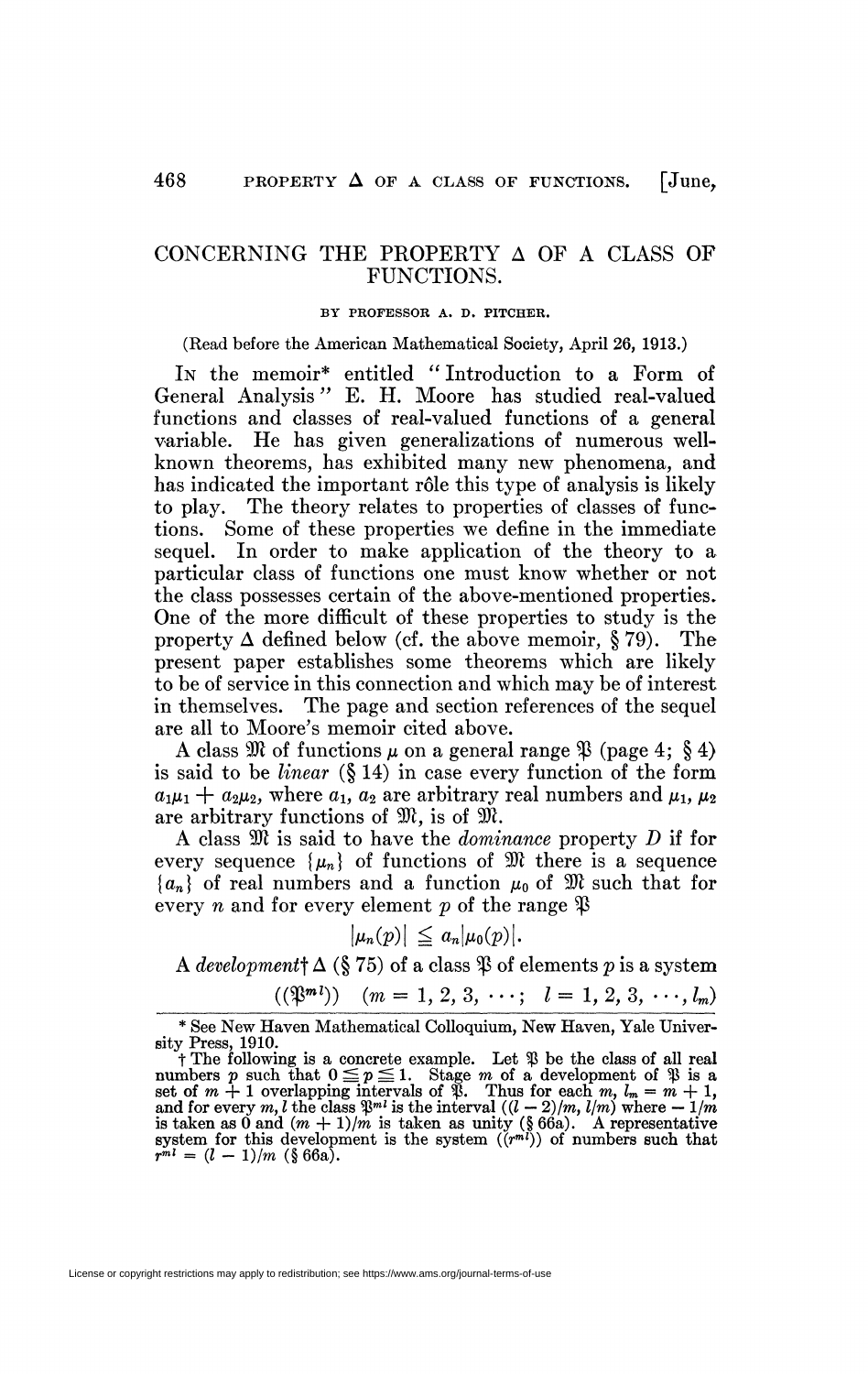of subclasses of  $\mathfrak{P}$ . For a given m the system  $(\mathfrak{P}^m)$  is *stage m* of the development. A system  $((r^{m*l*}))$  where  $r^{m*l*}$  is an element of  $\mathfrak{P}^{m}$  is said to be a *representative system* for the  $\rm{develoment}$   $\rm{\Delta}.$ 

A class  $\mathfrak M$  of functions on  $\mathfrak P$  is said to have the *property*  $\Delta$ (§§78, 79) relative to a development  $\Delta$  of  $\mathcal{D}$  in case there is a system  $((\delta^{m l}))$  of functions of  $\mathfrak{M}$  such that there is a representative system  $((r^{m})$  for the development  $\Delta$  such that the following conditions are satisfied:\*

(la) For every positive number *e* there is a positive integer  $m_e$  such that for  $m \geq m_e$  and for every *p* 

$$
\big|\sum_{g} \delta^{mg}(p) - 1\big| \leq e \quad \text{and} \quad \big|\sum_{g} \big|\delta^{mg}(p)\big| - 1\big| \leq e.
$$

(1b) For every  $\mu$  there is a  $\mu_0$  such that for every *e* there is an  $m_{ue}$  such that for  $m \geq m_{ue}$  and for every p

$$
\sum_{h} \bigl| \mu(r^{mh}) \delta^{mh}(p) \bigr| \leq e \bigl| \mu_0(p) \bigr|.
$$

The linear extension  $(\S 31)$  of a class  $\mathfrak{M}$  of functions, denoted *n*   $\sum_{i=1}^{\infty} \binom{n}{i}$ where *n* is a positive integer,  $a_1, a_2, \cdots, a_n$  are real numbers, and  $\mu_1, \mu_2, \cdots, \mu_n$  are arbitrary functions of  $\mathfrak{M}$ . The \*-extension  $(\S 27)$ , denoted by  $\mathfrak{M}_*$ , of a class  $\mathfrak{M}$  is a class composed of  $\mathfrak{M}_L$ . and the limit functions of all sequences of functions of  $\mathfrak{M}_L$ which converge uniformly relative to a function of  $\mathfrak{M}$  as scale function  $(\S 7d)$ .

**THEOREM I.** In case a class  $\mathfrak{M}$  of bounded functions on a general range  $\mathfrak P$  is linear and has the property D then if  $\mathfrak M_*$ has the property  $\Delta$  relative to a development of  $\mathfrak P$  so does  $\mathfrak M$  have *has property*  $\Delta$  *relative to the same development of*  $\mathcal{R}$ *.* 



Functions of this type have been quite generally used in analysis (cf. pp. 117, note).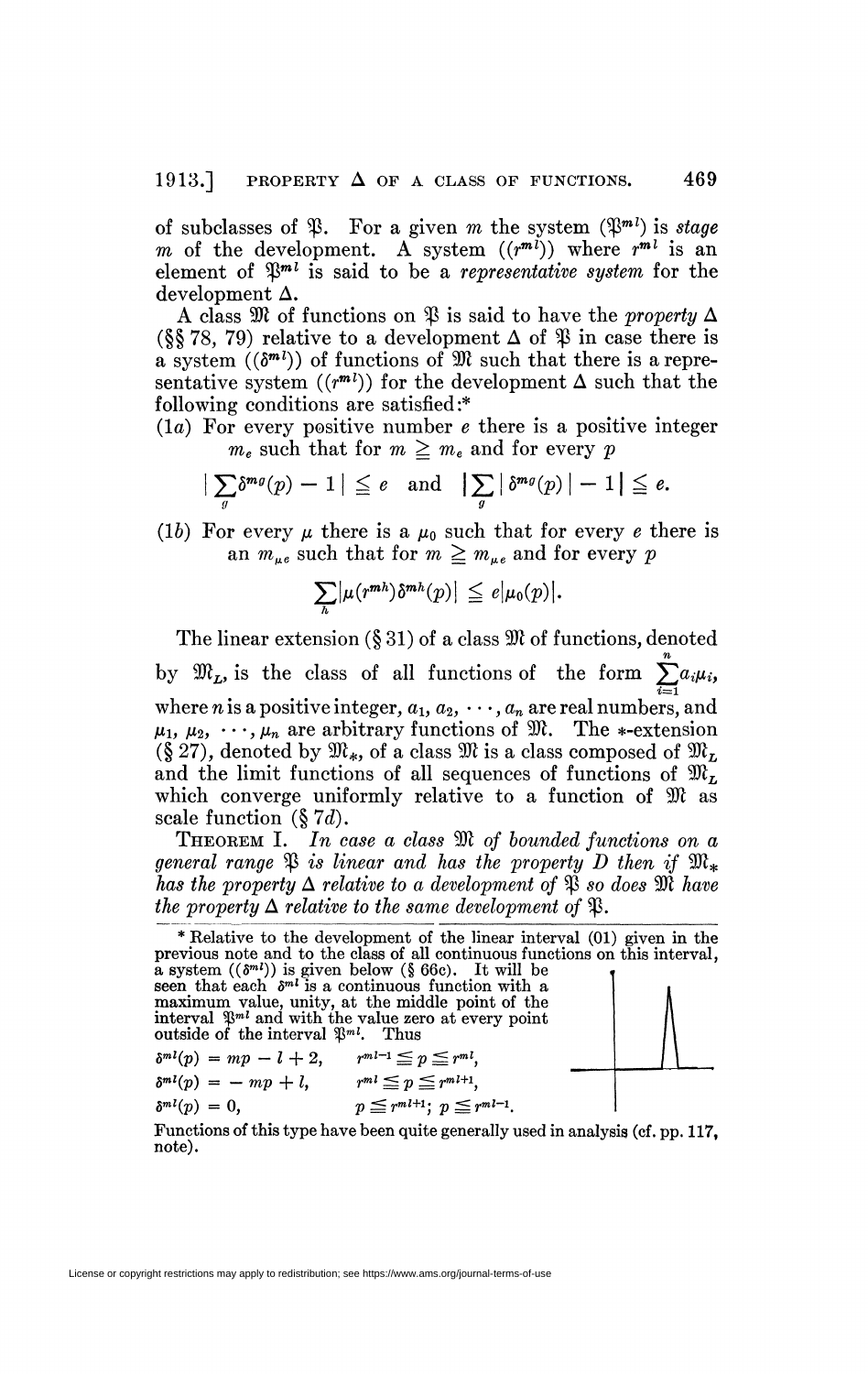To establish this theorem it is sufficient to exhibit a system  $((\delta^{m l}))$  of functions belonging to  $\mathfrak{M}$ , and a representative system  $((r^{m})$  such that conditions  $(1a)$  and  $(1b)$  are satisfied. Let  $\mathfrak{M}_* \equiv \mathfrak{N} \equiv [\nu]$ . Since  $\mathfrak{N}$  has the property  $\Delta$  there is a system  $((\eta^{m_l})^{\circ})$  of functions belonging to  $\mathcal{R}$  and satisfying conditions (1*a*) and (1*b*) as stated for  $\mathfrak{N}$ . Thus

(2a) For every *e* there is an  $m_e$  such that for  $m \geq m_e$  and for every *p* 

$$
\left|\sum_{g} \eta^{mg}(p) - 1\right| \leqq e \quad \text{and} \quad \left|\sum_{g} \left|\eta^{mg}(p)\right| - 1\right| \leqq e.
$$

(2b) For every  $\nu$  there is a  $\nu_0$  such that for every *e* there is an  $m_{\nu e}$  such that for  $m \geq m_{\nu e}$  and for every p

$$
\sum_{\eta} |\nu(r^{mh})\eta^{mh}(p)| \leq e|\nu_0(p)|.
$$

Since  $\mathfrak{M}$  is linear and has the property  $D$  there is for each  $\nu$  a function  $\bar{\mu}$  such that  $|\nu| \leq |\bar{\mu}|$  (§ 44a2) so that the following condition is satisfied.

(2'b) For every  $\mu$  there is a  $\overline{\mu}$  such that for every *e* there is an  $m_{\mu e}$  such that for  $m \ge m_{\mu e}$  and for every *p* 

$$
\sum_{h} \bigl| \mu(r^{mh}) \eta^{mh}(p) \bigr| \leq e \bigl| \bar{\mu}(p) \bigr|.
$$

Since the system  $((\eta^{m_l}))$  is of  $\mathfrak{M}$  \* and  $\mathfrak{M}$  is linear, there is for each  $\eta^{m}$  a sequence  $\{\mu_n^{m} \}$  and a function  $\mu^{m}$  of  $\mathfrak{M}$  such that as *n* increases without limit the sequence  $\{\mu_n^{m_l}\}\$  approaches  $\eta^{m}$  as a limit uniformly relative to the scale function  $\mu^{m}$  (§ 7*d*). Since M has the property *D*, the system  $((\mu^{m}$ )) of scale functions may be replaced by a single function  $\hat{\mu}$ independent of m or  $l$  (§ 25.1). Since  $\mathfrak M$  is composed altogether of bounded functions  $\hat{\mu}$  may be taken so that  $\hat{\mu} \leq 1$ . In each sequence  $\{\mu_n^{m_l}\}\)$  there is a function which may be denoted by  $\delta^{m}$  such that for every p

(3) 
$$
|\delta^{m}{}(p) - \eta^{m}{}(p)| \leq \frac{1}{2^l \cdot m} |\hat{\mu}(p)|.
$$

We proceed to show that, relative to the representative system  $((r^{m})$  whose existence is postulated in (2b), the system  $((\delta^{m l}))$ satisfies the conditions  $(1a)$  and  $(1b)$ .

By means of (3) and the condition  $|\hat{\mu}| \leq 1$  it is easy to see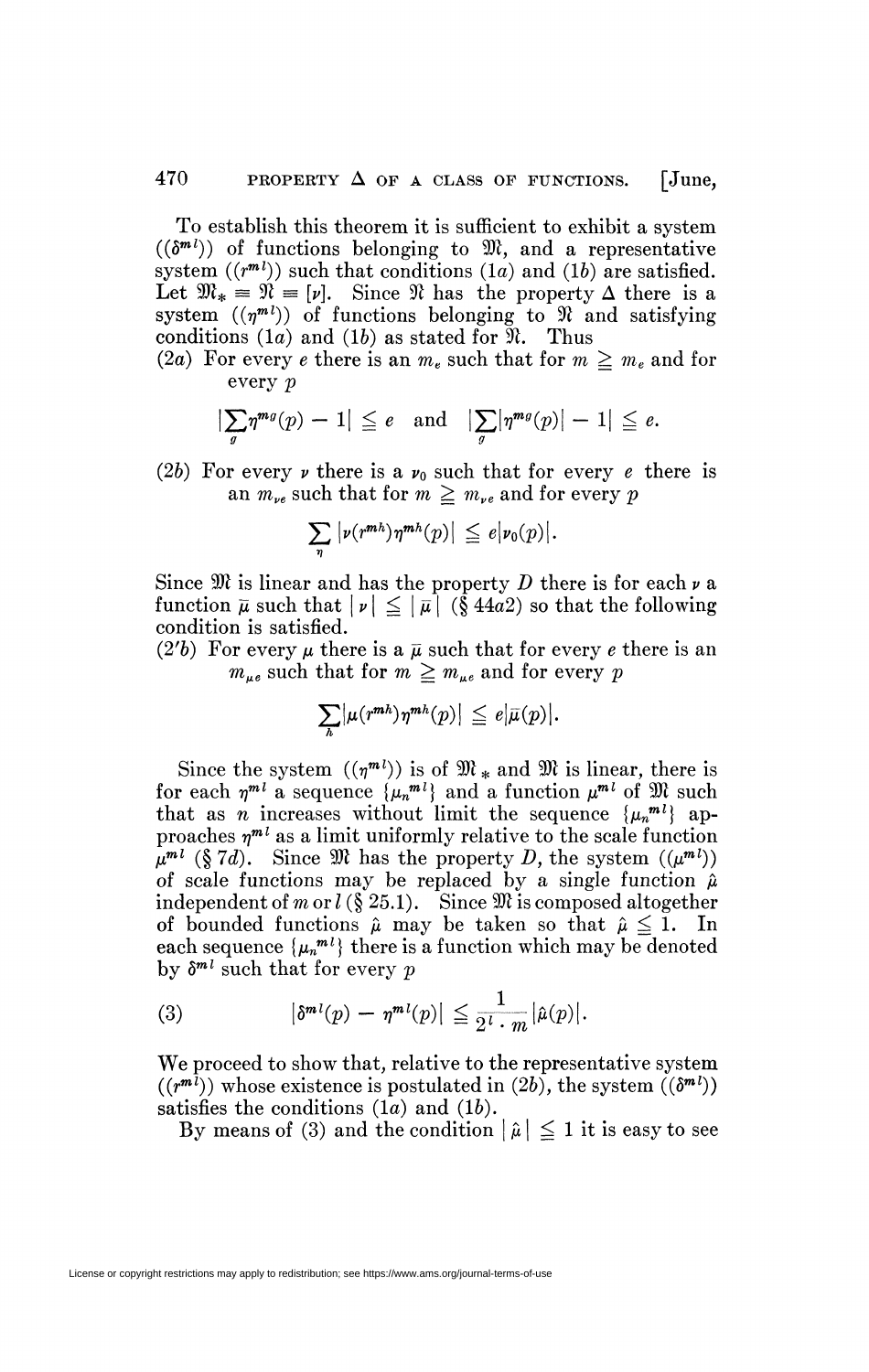that for every *p* and *m* 

(4)  

$$
|\sum_{g} \delta^{mg}(p) - \sum_{g} \eta^{mg}(p)| \leq \frac{1}{m}
$$

$$
|\sum_{g} |\delta^{mg}(p)| - \sum_{g} |n^{mg}(p)|| \leq \frac{1}{m}.
$$

By means of  $(4)$  and  $(2a)$  it is readily seen that the system  $((\delta^{m l}))$  satisfies condition  $(1a)$ .

From (3) it follows at once that for every  $m$ ,  $p$ , and  $h_p$  we have

(5) 
$$
|\delta^{mh}(p)| \leq \frac{1}{2^h m} |\hat{\mu}(p)| + |\eta^{mh}(p)|.
$$

Thus for every  $\mu$  and m and p we have

(6) 
$$
\sum_{h} |\mu(r^{mh}) \delta^{mh}(p)| \leq \sum_{h} \frac{1}{2^h m} |\mu(r^{mh}) \hat{\mu}(p)| + \sum_{h} |\mu(r^{mh}) \eta^{mh}(p)|.
$$

Since  $\mu$  is bounded above by some positive constant  $a_{\mu}$  we have

(7) 
$$
\sum_{h} |\mu(r^{mh})\delta^{mh}(p)| \leq \frac{a_{\mu}}{m} |\hat{\mu}(p)| + \sum_{h} |\mu(r^{mh})\eta^{mh}(p)|.
$$

Since  $\mathfrak{M}_*$  is linear and has the property *D*, the functions  $\hat{\mu}$ of (7) and  $\overline{\mu}$  of (2'b) may be replaced by a single function  $\mu_0$  $(\S 24.1; \S 22)$ . Then from (7) and (2'b) it may be seen that the system  $((\delta^{m_l})^n)$  satisfies the condition  $(1b)$ .

The above theorem may be useful in determining whether or not a given class  $\mathfrak{M}$  of functions has the property  $\Delta$  relative to a given development  $\Delta$  of  $\mathfrak P$  since the class  $\mathfrak M_*$  is much more likely to contain a simple developmental system satisfying either or both of the conditions l'a, *Vb* of § 78.

It is true (§ 79.2) that if a class  $\mathfrak{M}$  has the properties  $D, \Delta$ then  $\mathfrak{M}_*$  also has the property  $\Delta$ . This combined with Theorem I gives the following theorem.

THEOREM II. If a class  $\mathfrak{M}$  of bounded functions  $\mu$  is linear *and has the property D then the necessary and sufficient condition that*  $\mathfrak{M}$  *have the property*  $\Delta$  *is that*  $\mathfrak{M}_*$  *have the property*  $\Delta$ *.* 

If a class  $\mathfrak{M}$  is composed of bounded functions and has the property *D,* the class *ML* is linear and has the property *D* and is composed of bounded functions  $(\S 24.1; \S 44a2, 5)$ . Also